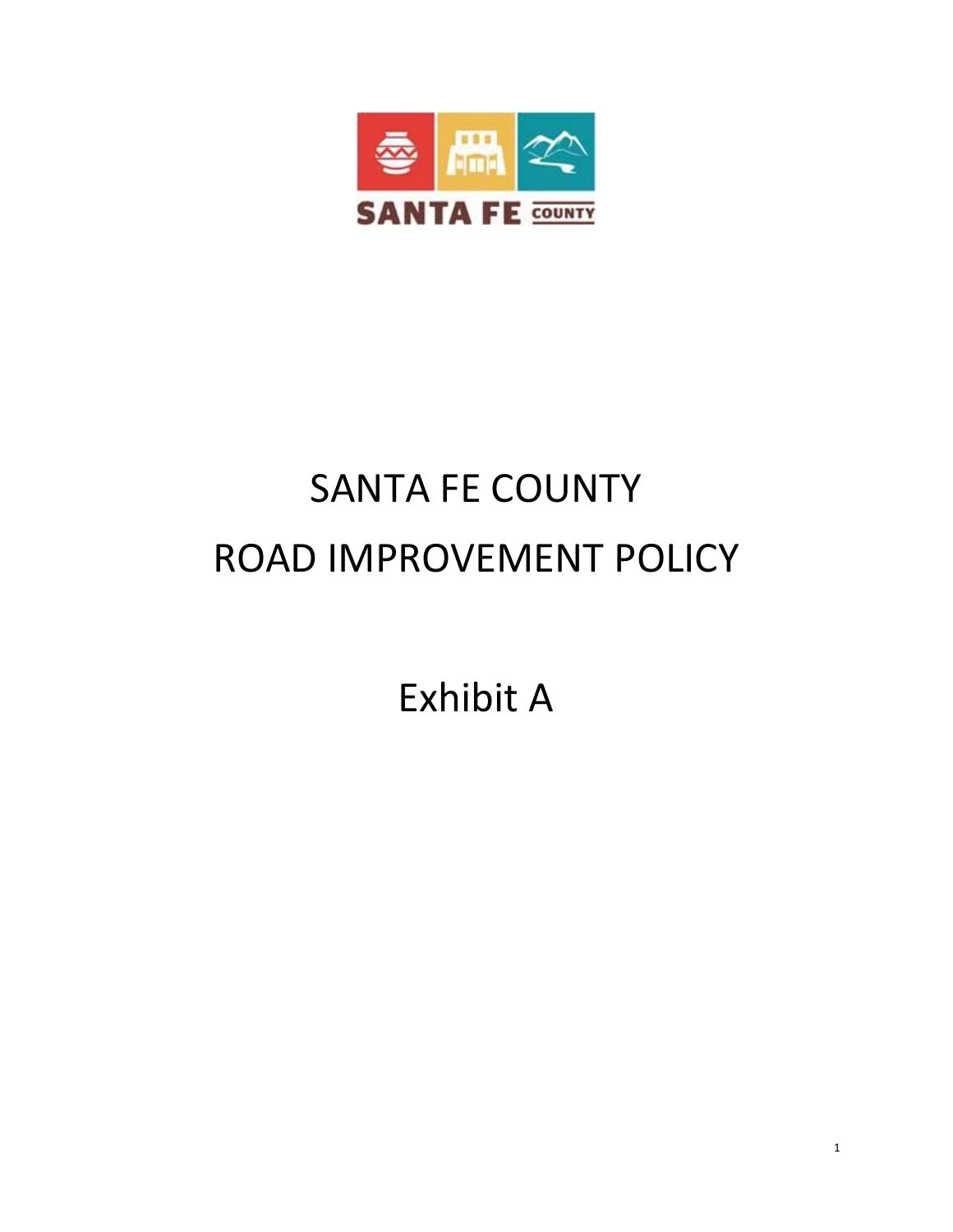**GOAL:** It is the goal of Santa Fe County ("County") to promote public safety and to enhance the quality of life for all its citizens. As such, we realize the importance of having an adequate transportation network and the vital role which it plays in achieving this goal. As a part of our goal, Santa Fe County understands the importance of providing paved surface roads throughout the County by establishing a systematic approach by which unsurfaced roads which have been accepted for maintenance by the County ("County Roads") can be upgraded to a paved or chip sealed surface.

It costs between \$400,000 and \$1,000,000 per mile to properly design and construct a new paved road. The cost is dependent upon the topography of the land, acquisition of easements and designed drainage structures that are required. Paving is an expensive alternative, in comparison to an unpaved road, which can be maintained for around \$3,000 per mile, per year.

Paved roads allow for higher vehicle flows, reduce weather-related delays, promote activities that improve local economic development and reduce the amount of maintenance required by County staff. The average daily traffic (ADT) typically used to justify paving an existing roadway, generally range from 50- 500 vehicles a day. Traffic volumes alone only account for one critical element in the equation. Types of vehicular traffic should also be considered. Consideration should be used in determining the structural values of the designed pavement cross-section, based on vehicle type and loading. Heavy truck traffic and buses must be accounted for, since they will cause the most damage to paved roads. So it is essential that the proper pavement design accounts for these impacts.

**PURPOSE**: To provide a formal written procedure for upgrading unsurfaced County Roads to a paved or chip sealed surface. To provide a policy which will maximize the effectiveness of available funds for the betterment of the County and to provide a means by which requests for upgrading a County Road can be reviewed uniformly and without bias.

**METHOD OF REQUEST**: An upgrade of unsurfaced County Road to a paved or chip seal surface may be requested by submitting a petition to the Director of Public Works with signatures from a minimum of seventy-five percent (75%) of affected property owners for normal consideration by the Board of County Commissioners (Board). Petitions may be submitted to the County Public Works Department.

However, the County may initiate such improvements, in which case no petition is necessary. Although the petition method is preferred, because it represents the voice of the citizens of the County, both the Board of County Commissioners and staff shall have the ability to present, for consideration, requests for paving, based on safety, traffic counts, functional classification and fund availability.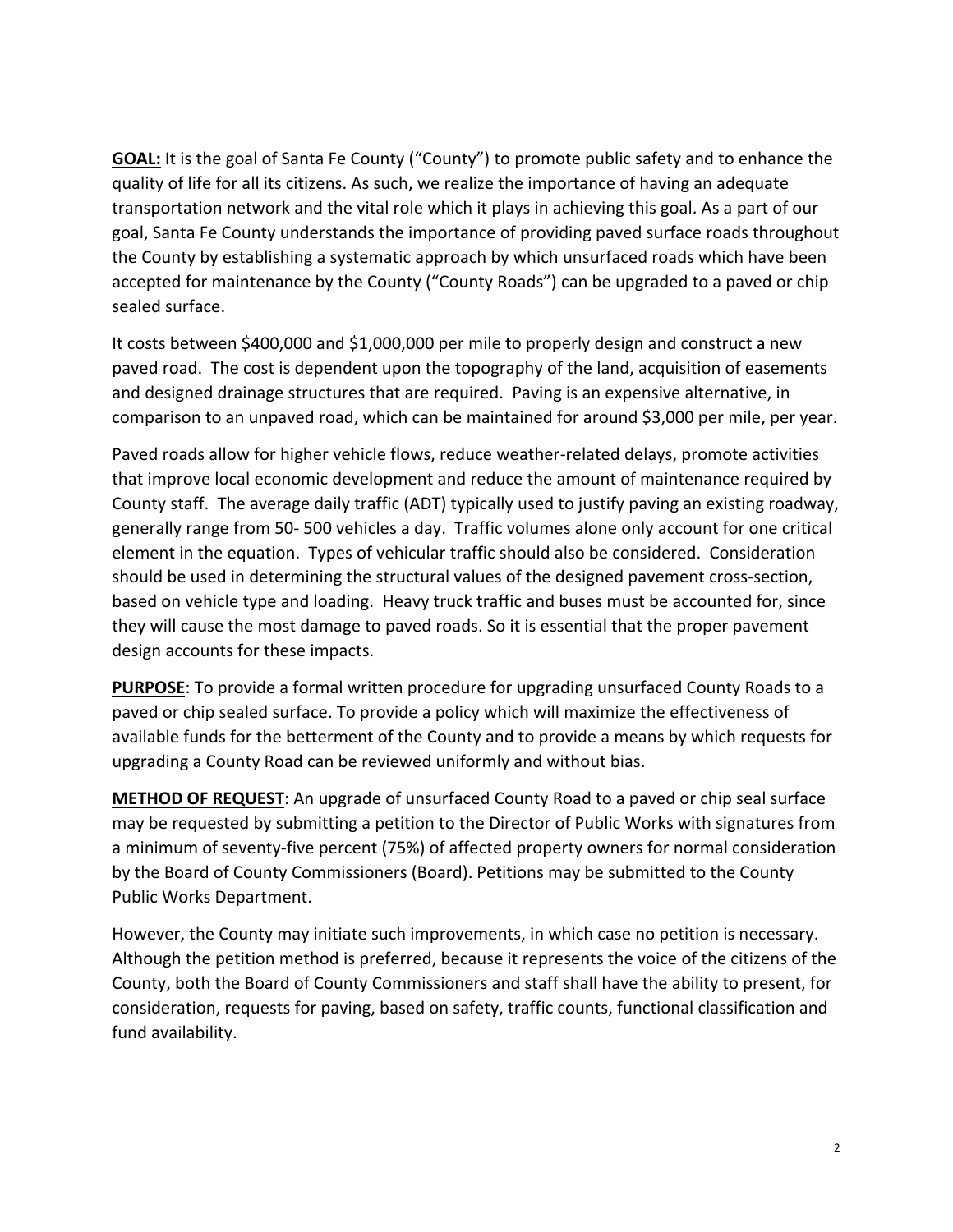**FORM OF PETITION**: The petition shall be submitted to the Director of Public Works on a form approved by the County. Requests for upgrading unsurfaced County Roads can be made singularly or in combination of several roads. Each County Road will be evaluated individually.

**DECISION EVALUATION PROCESS**: The County takes a multi-disciplinary approach to determining the renewal, replacement and improvement of County Roads by staff and the Board of County Commissioners. The process takes into consideration the overall condition of the road, the stakeholder needs, and the changing needs of the adjacent properties around the road. The staff decision process includes the following key areas:

- The general condition of the road, including review of aspects such as right of way, drainage, current maintenance costs and number of work orders.
- The Pavement Surface Evaluation and Rating (PASER) rating of the road or the Pavement Condition Index (PCI) score
- The volume of traffic on the road, Average Daily Traffic (ADT).
- The ability to provide needed safety improvements.
- The potential for improved economic development in the area.
- Coordination with utility work or other entities.
- The ability to partner with other jurisdictions such as the city, state, towns or villages to share the cost burden of the project.

**MINIMUM REQUIREMENTS**: Current or projected funding levels will not permit the paving of all County Roads; therefore, reasonable minimum requirements must be adopted to determine if and when a roadway should be improved. Roadways should meet the following minimum requirements to be considered for upgrading:

1. Minimum vehicular volume of 50 Average Daily Traffic (ADT). The Public Works Department will determine the existing ADT by collecting traffic count data.

2. Property Owners must dedicate the necessary rights-of-way prior to a road improvement project receiving authorization to proceed.

3. Project should provide for continuity of the transportation network or fulfill the need for safety upgrades.

In unusual cases, a road upgrade may be justified where the minimum requirements are not satisfied but where other factors warrant upgrading such as:

- a) When a life cycle cost analysis, paved versus unpaved road, provides a savings to the County.
- b) When roadways have unsafe conditions that are correctable by upgrading to a paved surface.

**ESTABLISHING PRIORITIES**: After meeting the minimum requirements for upgrading, each roadway shall be evaluated utilizing the following transportation factors: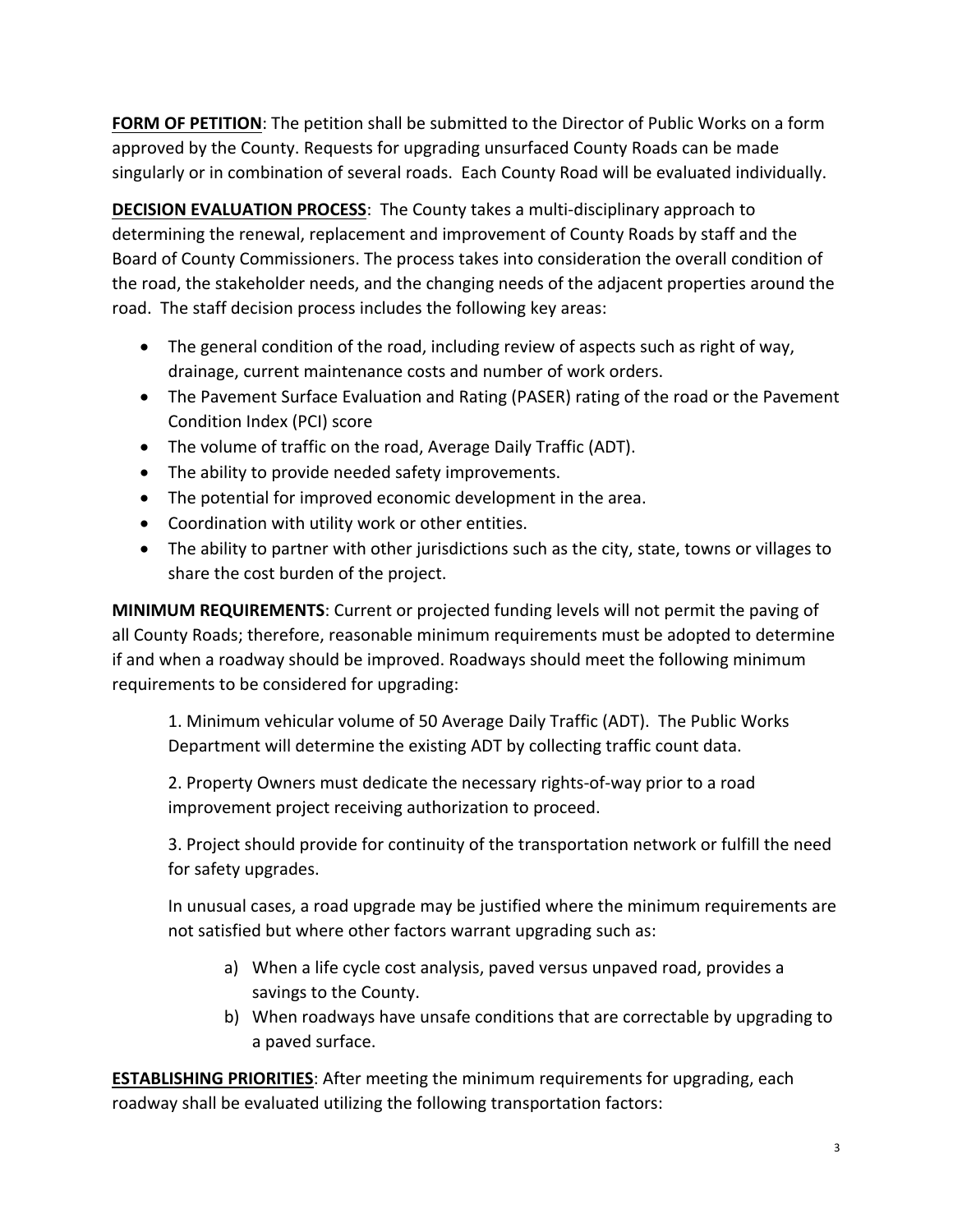1. *Traffic Volume*: The Average Daily Traffic (ADT) is a measure of the demand for use of the County Road in its present condition. Thus, traffic volumes will be a prime indicator of priorities. It should be noted that upgrading an unsurfaced road to paved road could be a catalyst, that generates more traffic. Traffic counts will be taken over a three-day period under normal conditions and will be averaged for the ADT calculation.

2. *Route Classification*: Functional classification indicates the character of use and purpose. There are three main functional classifications as defined by the US Federal Highway Administration (FHWA): Arterial, Collector and Local.

a. Arterials - Connect centers of population and economic activity with each other and the state of municipal road systems. Occur at reasonable, regular intervals to collect traffic from roads of lesser importance. Carry the relatively heavy corridor traffic movements, either present traffic or potential traffic awaiting proper improvement to the route. Generally having an ADT of 1,000 vehicles or greater.

b. Collectors - Occur at reasonably regular intervals to collect traffic from local roads, channeling traffic onto the arterial road system. Serves minor population centers, not feasibly served by the arterial route. Generally having an ADT between 200 – 1,000.

c. Local Roads – Local roads are the most common and are not typically used for through traffic. Local roads provide direct access to the abutting properties. They usually have a dead end or if continuous serve areas of low population. Generally having an ADT of 200 vehicles or less.

Functional classification is a very useful factor in establishing priorities because it is an indicator of the relative importance of a route to the overall transportation network.

3. Maintenance History: Maintenance effort and costs per mile of roadway will also be considered in establishing priorities.

4. Safety: Safety is the upmost importance while prioritizing our road improvements. The current safe utilization of the road and potential safety improvements will be identified in establishing priorities. County Roads that become impassable or treacherous during inclement weather will have priority for road improvements.

Budgeting for capital improvements will be based on the values established by the Priority Index Equation described below and implemented in the County's five (5) Year Capital Improvements Program. The Priority Index Equation utilizes the four transportation factors listed above, to provide a Priority Index between 0 and 100. The higher the Priority Index, the more urgent the need is for a capital improvement project.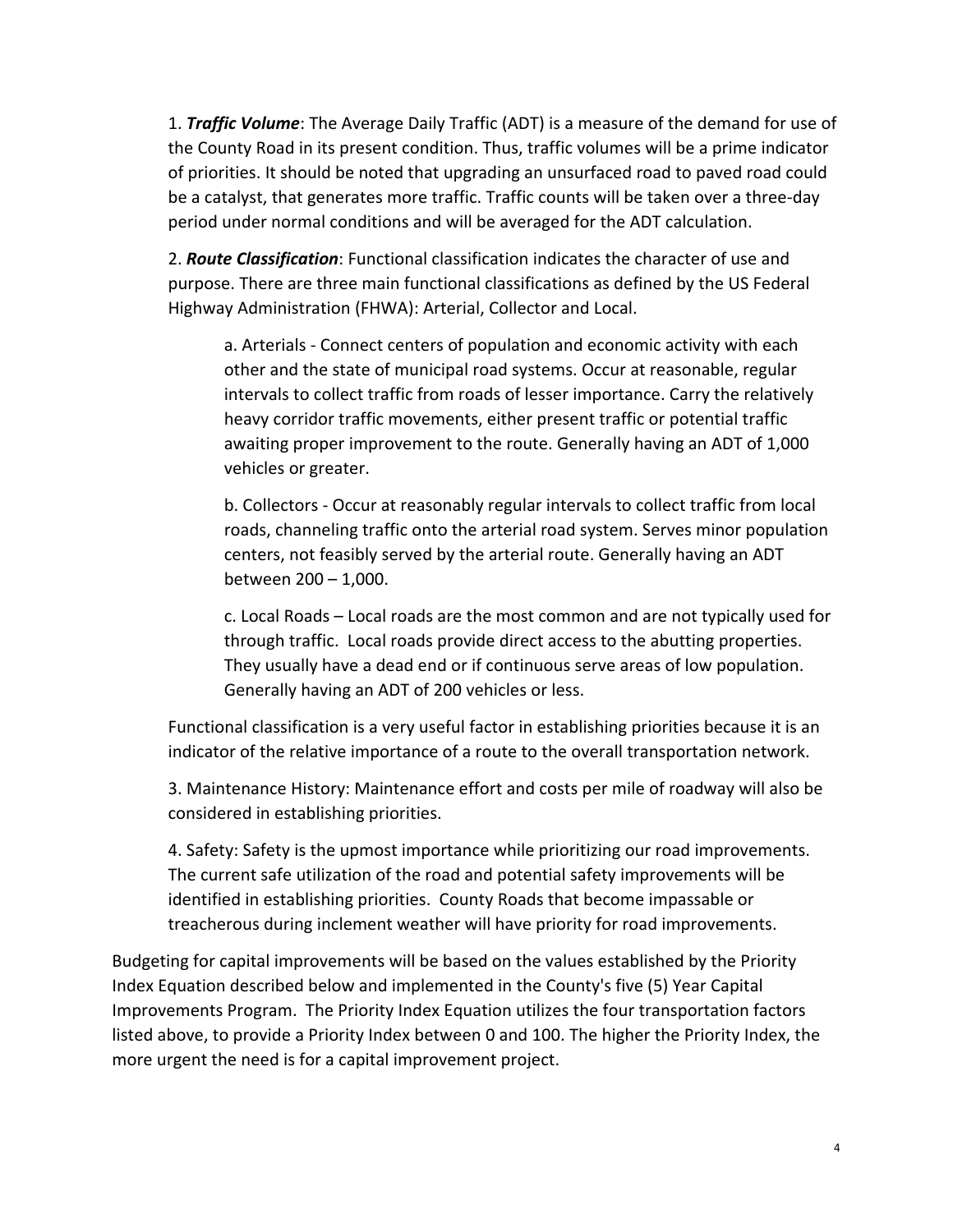## **PRIORITY INDEX EQUATION**

The equation for the priority index is:  $PI = TF + FCF + MF + SF$ 

Where:

PI = Priority Index TF = Traffic Factor (Table 1) FCF = Functional Classification Factor (Table 2) MF = Maintenance Factor (Table 3) SF = Safety Factor (Table 4)

**Traffic Factor.** Each road will be rated by a Traffic Factor based on the table below.

| <b>ADT</b> | <b>Traffic Factor</b> |
|------------|-----------------------|
| $0 - 60$   |                       |
| 61-100     |                       |
| 101-200    | 8                     |
| 201-400    | 12                    |
| 401-1000   | 16                    |
| 1001-2000  | 20                    |
| 2001-4000  | 24                    |
| $4001+$    | 28                    |

## **Table 1 Traffic Factor (TF)**

 **Functional Classification Factor.** Each road will be rated by Functional Classification Factor based on the table below.

| <b>Table 2 Functional Classification Factor</b> |  |  |
|-------------------------------------------------|--|--|
|-------------------------------------------------|--|--|

| <b>Road Classification</b>                  | <b>Functional Classification Factor (FCF)</b> |  |
|---------------------------------------------|-----------------------------------------------|--|
| Local                                       |                                               |  |
| Collector                                   |                                               |  |
| Arterial                                    | 8                                             |  |
| Local School Bus Route                      | 10                                            |  |
| <b>Collector School Bus Route</b>           | 14                                            |  |
| <b>Arterial School Bus Route</b>            | 18                                            |  |
| *School Bus Route adds 10 points to the FCF |                                               |  |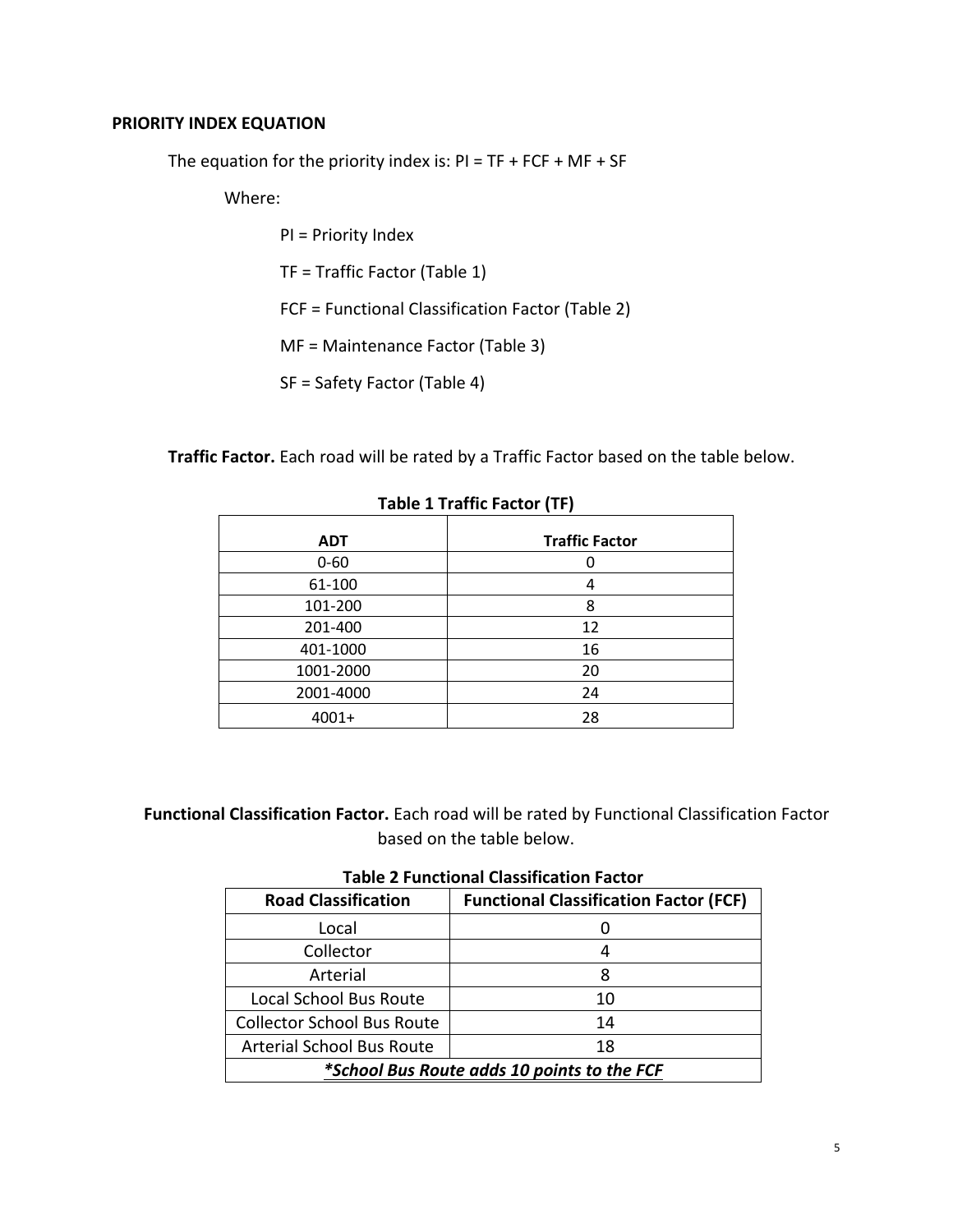**Maintenance Factor.** Each road will be rated by a Maintenance Factor based on Work Order Reports generated by the Public Works Department and based on the table below.

| <b>Annual Maintenance</b><br><b>Cost Per Mile</b> | <b>Maintenance Factor (MF)</b> |
|---------------------------------------------------|--------------------------------|
| $0 - $1,000$                                      |                                |
| $$1,001 - $2,000$                                 |                                |
| $$2,001 - $4,000$                                 | 14                             |
| \$4,001 - \$6,000                                 | 21                             |
| \$6,001 - \$8,000                                 | 28                             |
| $$8,001 +$                                        | 34                             |

## **Table 3 Maintenance Factor**

**Safety Factor.** Each road will be rated by a Safety Factor. The Public Works Department will be contacted to verify if the road is considered unsafe during inclement weather. One example of this is low water crossings where the low water crossing is the only ingress and egress for the area. Another example is a road that becomes impassable during inclement weather, making travel unsafe or causing eminent danger.

**Table 4 Safety Factor**

| Is Road Unsafe /<br><b>Impassable During</b><br><b>Inclement Weather</b> | <b>Safety Factor (SF)</b> |
|--------------------------------------------------------------------------|---------------------------|
| No                                                                       |                           |
| Yes                                                                      |                           |

**Other Considerations.** The mathematical calculation of the Priority Index Equation will form the basis for consideration, however, other considerations will be taken into account in establishing priorities. Examples of factors to be considered:

- 1. Combinations of Roadway Sections There may be significant savings to the County from combining adjacent roadways into a single project.
- 2. Optimizing Budgets Funding levels might not allow for a project costing \$2,000,000, to be completed in a given year, but would allow full funding for two smaller projects that each require funding of \$1,000,000.. Completion of the two smaller projects may be in the County's best interest.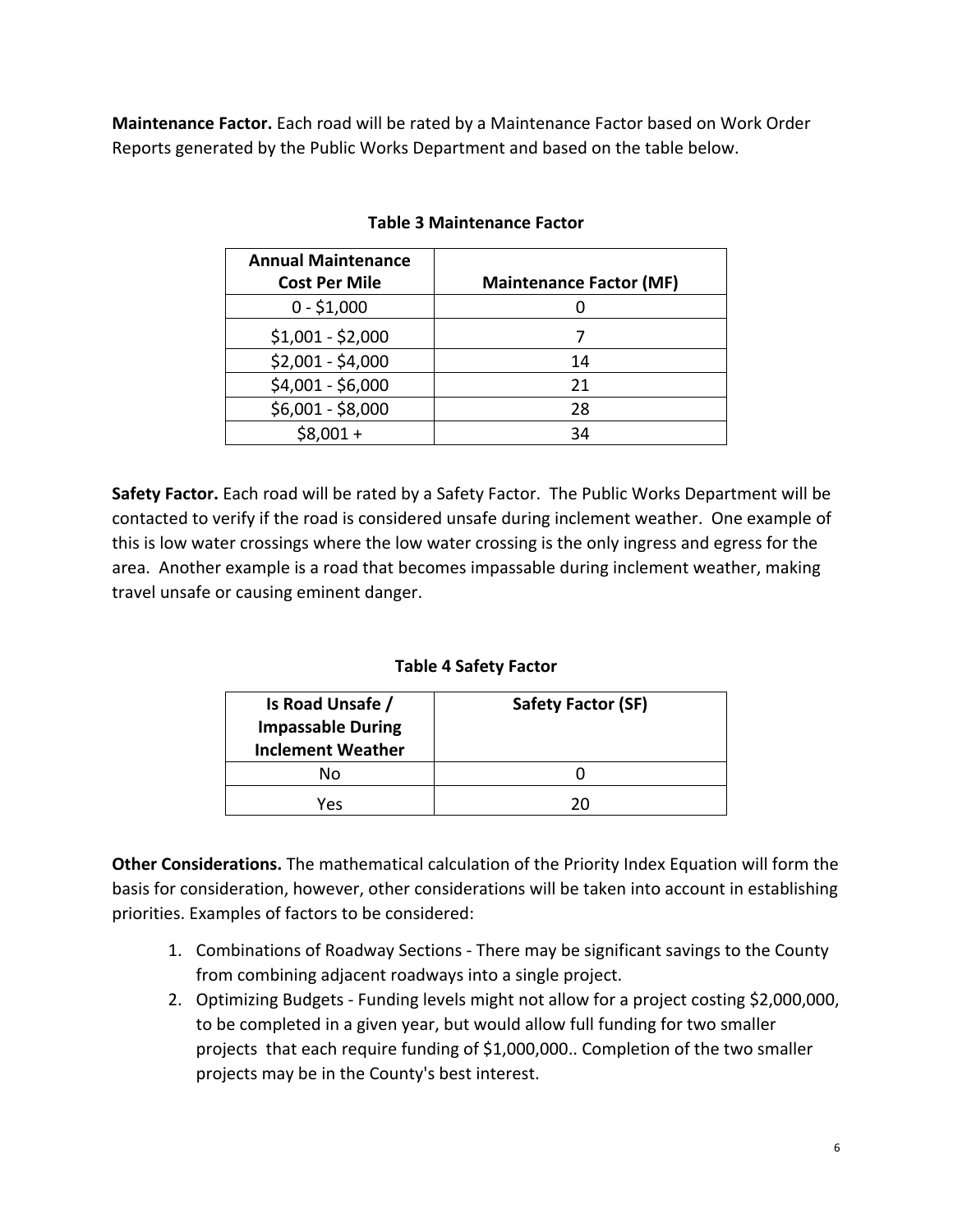- 3. Regional Balance A program that has regional balance, is desirable; therefore, expenditures should be balanced between Commission and/or Maintenance Districts to the maximum extent possible.
- 4. Required roadway design Each roadway will have specific design criteria, so as to allow for differences in the expected traffic volume and nature of the vehicles that are served. For example, a local road will be designed to a different typical cross section than an arterial road that is expected to serve high volumes of truck traffic. A calculation of Equivalent Single Axle Loads ("ESALs") for a road will help to determine the necessary pavement structure of the road. The County will benefit through long-term reductions of maintenance costs by projecting the ESALs for a road and then design to that standard.

**ENGINEERING DESIGN STANDARDS**: A professional engineer shall provide the design criteria and will utilize the following standards for each project for the County:

- 1. The most current edition of the American Association of State Highway and Transportation Officials ("AASHTO") "A Policy on Geometric Design of Highways and Streets" and "Roadside Design Guide" will be the basis of geometric design. However, the most current edition of AASHTO "Geometric Design of Low Volume Roads" may be used for roads where the ADT is less than 400.
- 2. The Santa Fe County Sustainable Land Development Code (SLDC), will be used.
- 3. Equivalent Single Axle Load (ESAL) Not all road projects require a complete set of engineered drawings. However, at a minimum every road project will need a pavement design based on a 20-year service life and estimated ESALs. The ESALs shall be determined by ADT and must include accommodation for heavy truck traffic. The Pavement Structure will be based upon estimated ESALs and soil testing results of AASHT0 T-190 (R-Value Test). The R-value test method is used to measure the potential strength of subgrade, subbase, and base course materials used for a road subjected to traffic. A Minimum of four subgrade R-Value Tests will be required for pavement design on each road or four R Value tests per mile, whichever is greater.

When upgrading an unsurfaced road to a paved surface, the horizontal and vertical alignment of roadway should be compatible with the anticipated driving speeds. Therefore, each roadway will be reviewed at the critical locations utilizing the above referenced standards to establish the design speed. Should costs or right-of-way prohibit the upgrade of all substandard sections, warning devices will be placed in accordance with the current edition of the Manual on Uniform Traffic Control Devices (MUTCD).

**RIGHT-OF-WAY ACQUISITION**: Due to availability of funds, County Policy regarding right-of-way acquisition is as follows:

1. The County prefers that required rights-of-way be donated by the property owners so that all available funding can be spent on the upgrading the road.